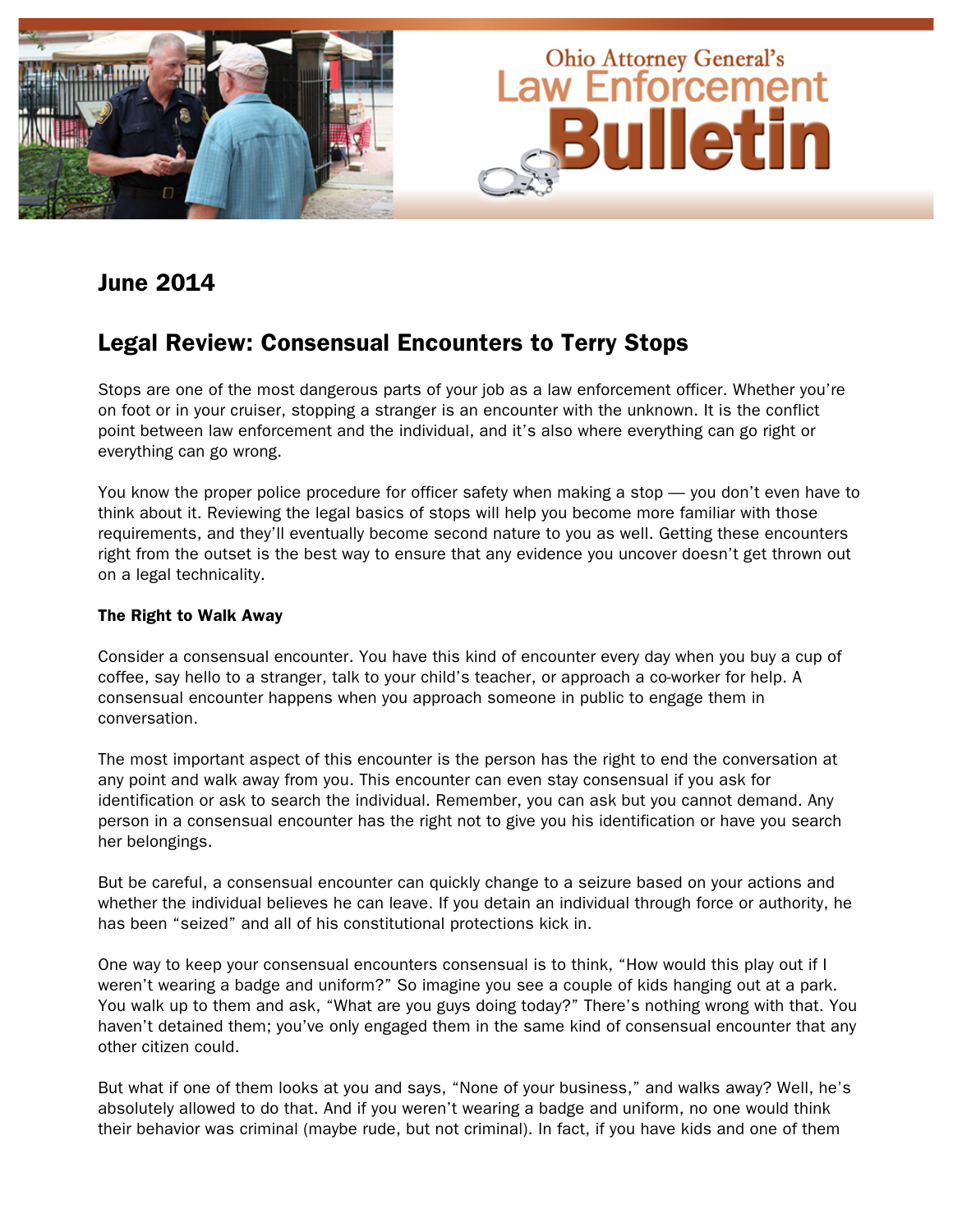told you, "Some stranger came up to me at the park and asked me what I was doing, but I just walked away and didn't answer," you might think, "Good job!"

The minute you say anything like, "Hey, I'm talking to you, get back here," you're getting into stopand-detain territory. The power to stop someone is what sets you apart from a random stranger, but it's the same power that escalates a consensual encounter to a stop.

You can stop a person explicitly by telling him to stop, ordering him to answer a question, blocking his path, or grabbing him. You can stop him implicitly by displaying your weapon, surrounding him, or suggesting there might be consequences if he doesn't obey you. The courts will look at all the factors surrounding the interaction to determine whether a reasonable person would have felt he was being stopped.

### Asking for ID

Asking for identification during a stop may be routine, but what you do with the ID after receiving it could change a stop from consensual to a seizure. For example, you walk up to a group of individuals on a public sidewalk to ask what they are doing and ask to see their identification. Up to this point, this is a consensual encounter. They have the right to walk away or refuse to give you identification.

But what if the individuals hand you their IDs? If you take the identifications and go to your cruiser to run warrant checks, you might convert a consensual encounter to a stop. This is because while you're sitting in your cruiser with their IDs, they can't really go anywhere, and so a reasonable person in the same situation would believe they were no longer free to leave.

So how can you ask for identification and keep it a consensual encounter? Well, you can take the identification, step back to your cruiser, write down the information, and give back the ID. As law enforcement, you may jot down information presented to you verbally or in writing without triggering the Fourth Amendment.

### Moving into Terry Territory

In particular situations, Ohio law allows you to demand an individual give you his personal information during a stop. A refusal to answer you is a misdemeanor. Under Ohio Revised Code Section [2921.29](http://codes.ohio.gov/orc/2921.29), a law enforcement officer may demand a person's name, address, or date of birth when the officer reasonably suspects the person is committing, has committed, or will commit a criminal offence. It also allows personal information to be demanded from witnesses to criminal offenses. Once you have enough reasonable suspicion to demand information under R.C. 2921.29, you have enough to make a Terry stop.

Between a consensual encounter and an arrest is the *Terry* stop — a brief detention to investigate an individual. It must be done with "reasonable articulable suspicion" that the individual is or was doing something criminal.

So what does that mean? Reasonableness is judged on an "objective law enforcement officer" standard. In other words, would the "average" law enforcement officer seeing what you see and knowing what you know have the same actions or reactions as you? "Articulable suspicion" means suspicion you can articulate, in other words: the specific and objective facts or reasons why you had the suspicion and made the stop. In other words, "articulable" is the opposite of saying, "I just had a hunch he was up to no good."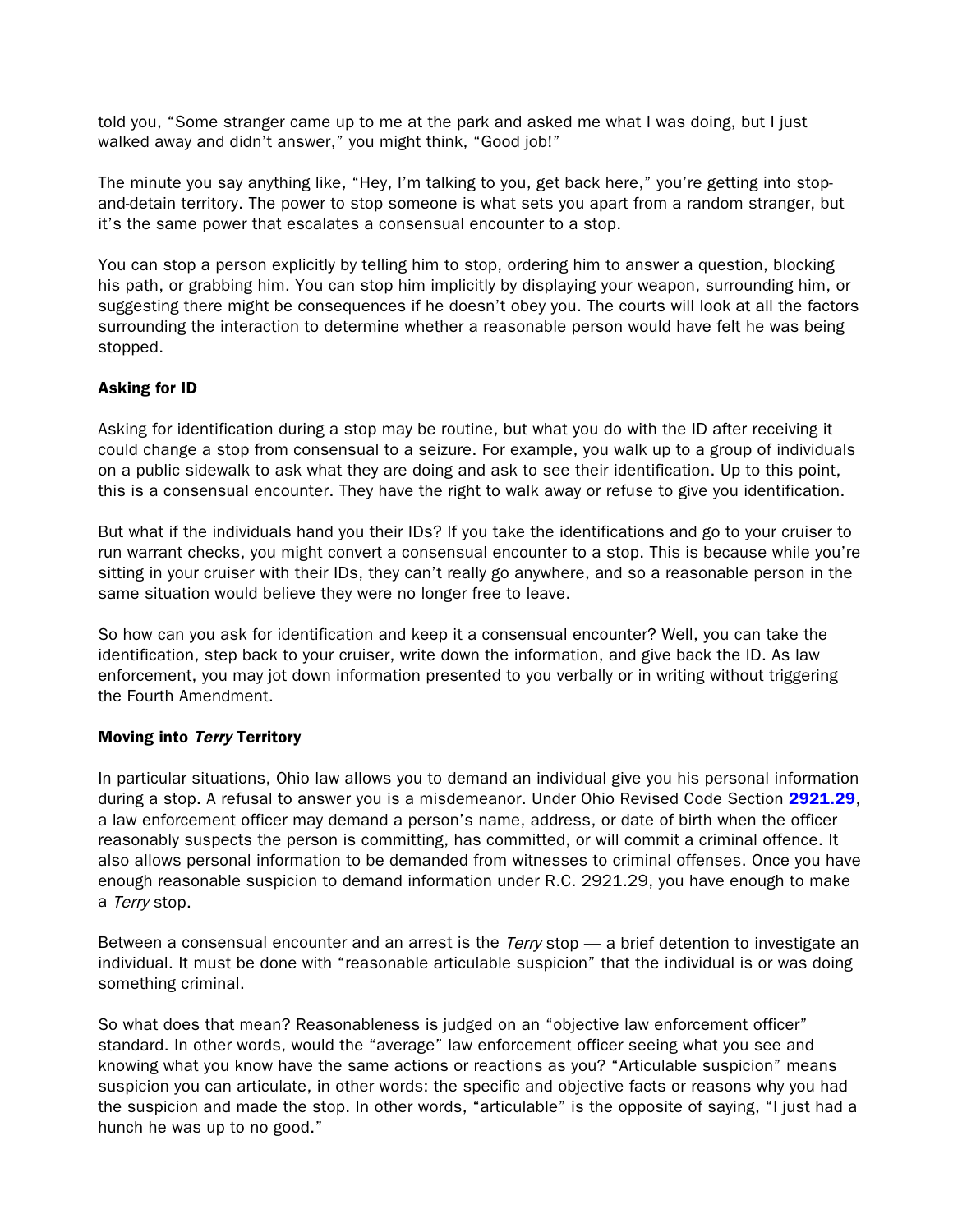The court will look at the totality of the circumstances — such as the location of the stop, your knowledge about the suspect and the alleged criminal activity, and the suspect's behavior — to determine if you had articulable suspicion. No one factor outweighs the others.

Consider the following factors and how the court will scrutinize them:

- Confidential informants: You can rely on informants if you know them and they previously provided you with reliable information. It also helps to corroborate the information the informant provides.
- High crime areas: While not enough on its own, the fact that you know an area has a characteristic for a certain kind of crime can be a factor to make the stop if the stop is for the kind of crime known in the area. For example, an area of town is known for heroin and you stop an individual because you suspect he is a heroin dealer.
- **Suspect's behavior:** In general, you are able to consider the behavior of a suspect as a factor to make the stop. This is especially true when the suspect's behavior changes upon noticing you. If a suspect is nervous and evasive, that can be one factor to justify reasonable suspicion. An attempt to flee has to be more than briskly walking away from law enforcement; it must be an attempt to run.

Solidifving your understanding of the subtle lines between consensual encounters, Terry stops, and seizures is important during those conflict points to protect yourself and your evidence. The good news is that your behavior and actions control those lines.

But remember, the lines are constantly being reviewed by courts. It is important to keep up-to-date on the latest Fourth Amendment court decisions. The Ohio Police Officer Training Academy offers courses on Fourth Amendment topics. Its upcoming [Legal Training](http://www.ohioattorneygeneral.gov/Law-Enforcement/Ohio-Peace-Officer-Training-Academy/Course-Catalog/Course-Search.aspx?searchtext=regional+legal+update&searchmode=exactphrase) (Nov. 12) and [Arrest, Search,](http://www.ohioattorneygeneral.gov/Law-Enforcement/Ohio-Peace-Officer-Training-Academy/Course-Catalog/Course-Search.aspx?searchtext=Arrest%2c+Search+and+Seizure&searchmode=exactphrase) and [Seizure](http://www.ohioattorneygeneral.gov/Law-Enforcement/Ohio-Peace-Officer-Training-Academy/Course-Catalog/Course-Search.aspx?searchtext=Arrest%2c+Search+and+Seizure&searchmode=exactphrase) (Aug. 4 and Oct. 9) classes cover search, seizure, arrest, and *Miranda*. You can also reach out to your local legal counsel for updates.

# Warrantless Search (Consent from Co-Occupants): Fernandez v. **California**

The U.S. Supreme Court recently issued an important ruling in favor of law enforcement that expands the authority of officers to get consent to search premises after a lawful arrest. Fernandez changes the landscape of consensual searches in situations in which one co-tenant, who is present on the property, agrees and the other, who is not present, objects to the search.

**[Fernandez v. California](http://www.supremecourt.gov/opinions/13pdf/12-7822_he4l.pdf), U.S. Supreme Court, Feb. 25, 2014** 

**Facts:** Police officers watched a suspect in a violent robbery run into an apartment building. They then heard screams coming from inside. The officers knocked on the door, which Roxanne Rojas answered. She appeared to be battered and bleeding. The officers asked her to step out so they could do a protective sweep when Walter Fernandez appeared and objected to their entry. Suspecting Fernandez had assaulted the woman, the officers arrested him for domestic violence, unrelated to the suspected robbery. At the station, Fernandez was identified as the individual from the robbery. The officers returned to the apartment a few hours later and received Rojas' consent to search it.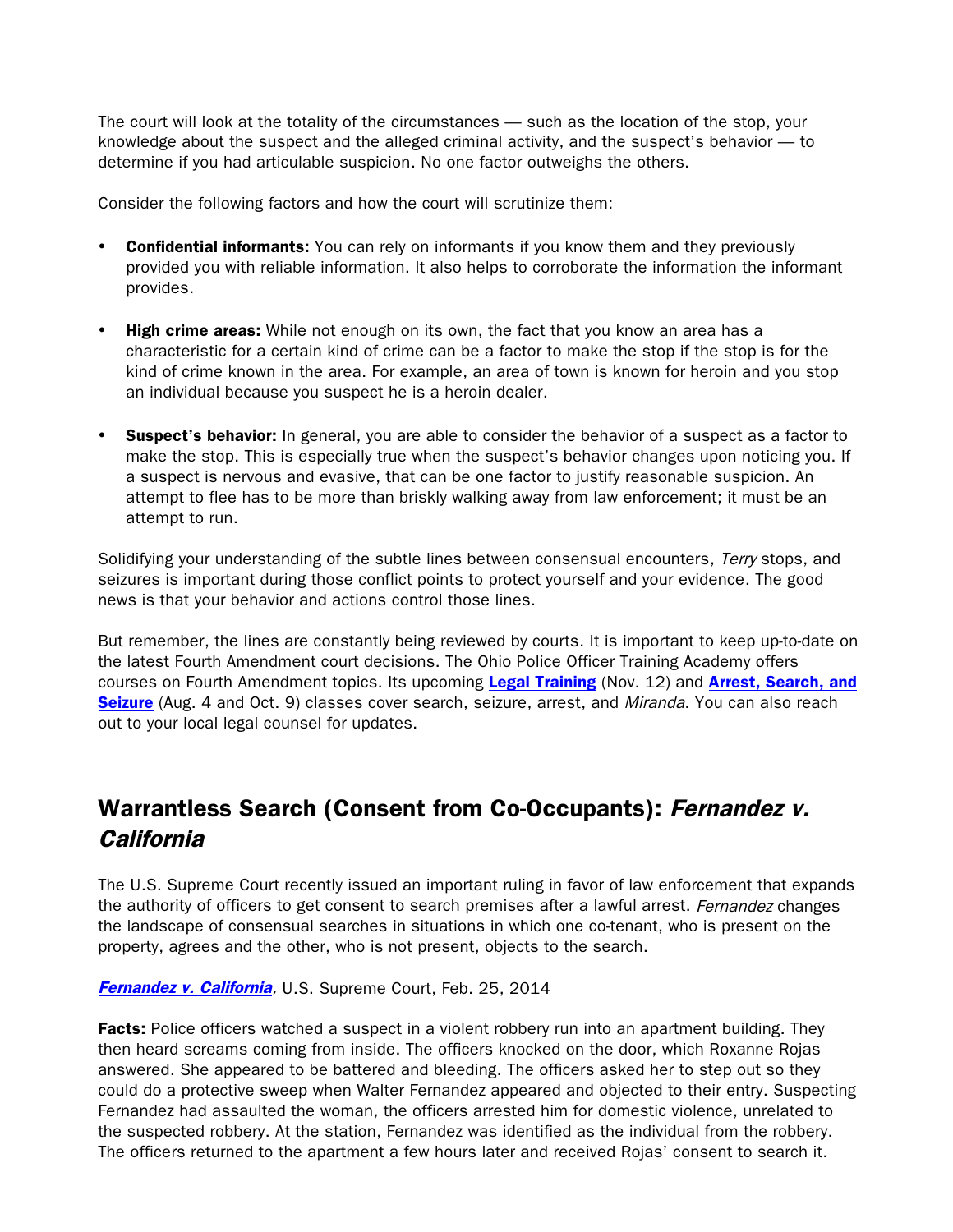Inside they found several items linking Fernandez to the robbery. Fernandez filed a motion to suppress because he, as a co-occupant, objected to the search prior to his arrest.

**Importance:** When two or more people share a premises, it only takes one of them to deny you entry. But what happens when the one who denied you entry is no longer physically present? In this case, Fernandez argued the search was improper because he had already denied entry. But the court found that once Fernandez was no longer on the property, the remaining tenant could give consent to search. Under Fernandez, the important factor is whether the person is physically present when you make the request. If the person is not present as a result of a lawful detention or arrest, that person is absent just like any other absent co-occupant and the exception does not apply.

**Keep in Mind:** The cops in this case had a legitimate reason to arrest Fernandez. They saw obvious signs of domestic violence, and they arrested him for it. In the wake of this case, you can expect that courts may look at these kinds of arrests with a skeptical eye if it looks like you're just arresting someone to get them out of the house.

**One Last Thought:** This case does not change the rule that the co-occupant must have common authority over the area to be searched in order for the consent to be valid. In  $U.S.$  v. Peyton, a greatgreat-grandmother and her adult grandson shared a one-bedroom apartment, and the lease was under both names. The grandson used the living area as his "room" and stored personal items under his bed. The grandmother was able to give permission for the police to search the common areas of the apartment, but was not able to give consent for the officers to look under the bed and search the contents of shoeboxes, where they found marijuana. **[U.S. v. Peyton](http://www.federalcriminalappealsblog.com/United States v. Peyton, D.C. Circuit.pdf)**, D.C. Appellate Court, March 21, 2014

#### More on Warrantless Search

I know you have marijuana, so I'm coming in! You arrive at the home of an alleged marijuana grow operation and meth lab to conduct a "knock and talk." As you head to the door, four officers take positions around the perimeter of the home, on its property. After you knock and tell the two occupants why you are there, one of the occupants immediately closes the door. You are informed by your backup that marijuana plants are sitting on the rear deck of the home (which is not in plain view). You knock again and ask, through the door, for the occupants to come out. You hear someone inside say, "Hang on." At this point, you open the door and go in based on the exigent circumstance of the marijuana. Was entry into the home proper without a warrant? The court in Morgan says no. Although the "exigent circumstances" rule is an exception to the warrant requirement, in this case the exception did not apply because knowledge of the plants came from an unconstitutional entry onto the property. Performing a knock and talk does not allow law enforcement to enter private property without a warrant. **[State of Ohio v. Morgan](http://www.sconet.state.oh.us/rod/docs/pdf/5/2014/2014-ohio-1900.pdf)**, Fifth District, Fairfield County, May 1, 2014

# Searches and Seizures of Vehicles (Abandoned Property): State of Ohio v. Warner

Question: Can you search a trunk of an "abandoned" vehicle without a warrant?

**Quick Answer:** Yes, if an individual intended to abandon the vehicle, through words or actions, he loses his right to privacy, and search without a warrant is proper.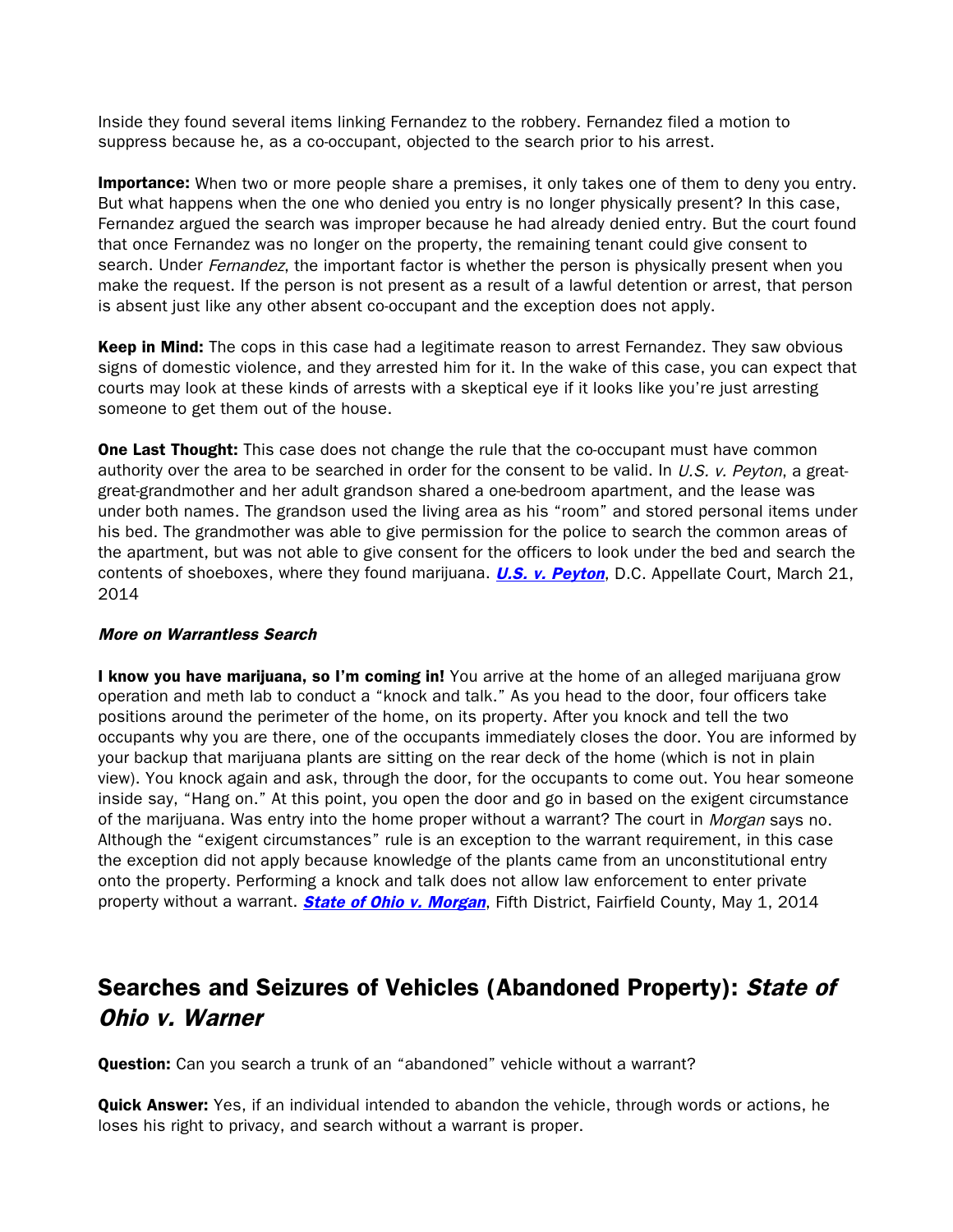**[State of Ohio v. Warner](http://www.sconet.state.oh.us/rod/docs/pdf/11/2014/2014-ohio-1874.pdf),** Eleventh Appellate District, Portage County, May 5, 2014

Facts: Officer Dominic Poe of the Kent Police Department activated his lights to pull over Raymond Warner for a turn-signal violation. Warner turned into a driveway, parked, and ran. Due to the presence of a passenger, Poe did not chase Warner. Instead, he ran the registration and found the car did not belong to Warner. Poe called in a tow truck because the vehicle was abandoned. He performed an inventory search, finding meth and the purse of the owner inside the car as well as a digital scale with powder residue, a bag of lithium batteries, Warner's Social Security card, aluminum foil, a pipe cutter, and a bottle of suspected muriatic acid in the trunk. Warner filed a motion to suppress the evidence found in the trunk.

**Importance:** In general, an inventory of a vehicle does not allow the search of a closed trunk. However, if the vehicle is determined to be abandoned, searching the trunk is proper. To determine if a vehicle is abandoned, you look to the intent (words or actions) of the person. In this case, Warner ran from the vehicle. The act of running shows abandonment through action. When a person abandons his property, he loses any expectation of privacy, and a search is proper without a warrant.

Keep in Mind: The individual must carry out the act of abandonment voluntarily. The determination of whether the person acted voluntarily is also based on your stop. If a person abandons a vehicle after an illegal stop, that vehicle will not be classified as abandoned for search purposes — even if the person runs away. In this case, Poe witnessed Warner fail to signal, a violation of traffic law, making the stop legal. As a result, Warner voluntarily abandoned the vehicle, and the search of the trunk was proper.

Another Look: Check out the case of Nicholas Newton, in which the court determined that a rifle used to murder an individual was abandoned property. As a result, Newton had no right of protection under the Fourth Amendment to the rifle, including the DNA traces found on it. **State of Ohio v.** [Newton](http://www.sconet.state.oh.us/rod/docs/pdf/10/2014/2014-ohio-1958.pdf), Tenth Appellate District, Franklin County, May 8, 2014

#### More on Search and Seizure: Vehicles

- **Do you have to ticket for every reasonable suspicion?** While on patrol, you pass a car with a loud sound system going the opposite direction at a high rate of speed. You turn your cruiser around and follow the driver, activating your overhead lights after watching the car go left of center. You think this may be a possible OVI due to the surrounding bar scene. When you approach, the driver rolls down his window and you smell burnt marijuana. You have the two men exit the vehicle and you search the car, finding a loaded pistol magazine and marijuana. You give a citation for a marked lane violation and loud sound system, but not OVI or speed. Based on your charges, was the search proper? The court in *Holland* says yes. An officer's reasonable articulable suspicion is based on a collection of factors to make a traffic stop. It doesn't mean a citation has to be issued for each suspicion. In this case, the video showed the vehicle cross the center line, a clear violation of law. The court determined the stop was proper, and the search was permitted after the officer smelled the marijuana. **[State of Ohio v. Holland](http://www.sconet.state.oh.us/rod/docs/pdf/10/2014/2014-ohio-1964.pdf)**, Tenth Appellate District, Franklin County, May 8, 2014
- Are those balloons in your car? You respond to a call for shoplifting. Both suspects are very suspicious, tell you different stories about their whereabouts, and admit to shoplifting. You then take one of the suspects outside to talk. He points out the vehicle he drove to the store, which you believe may have been involved in an earlier drug deal. He says the vehicle is not his, but you run the tags and find he had purchased it a few days earlier. You shine your flashlight through the window onto the seat and see a duffle bag with an unzipped pocket containing multicolored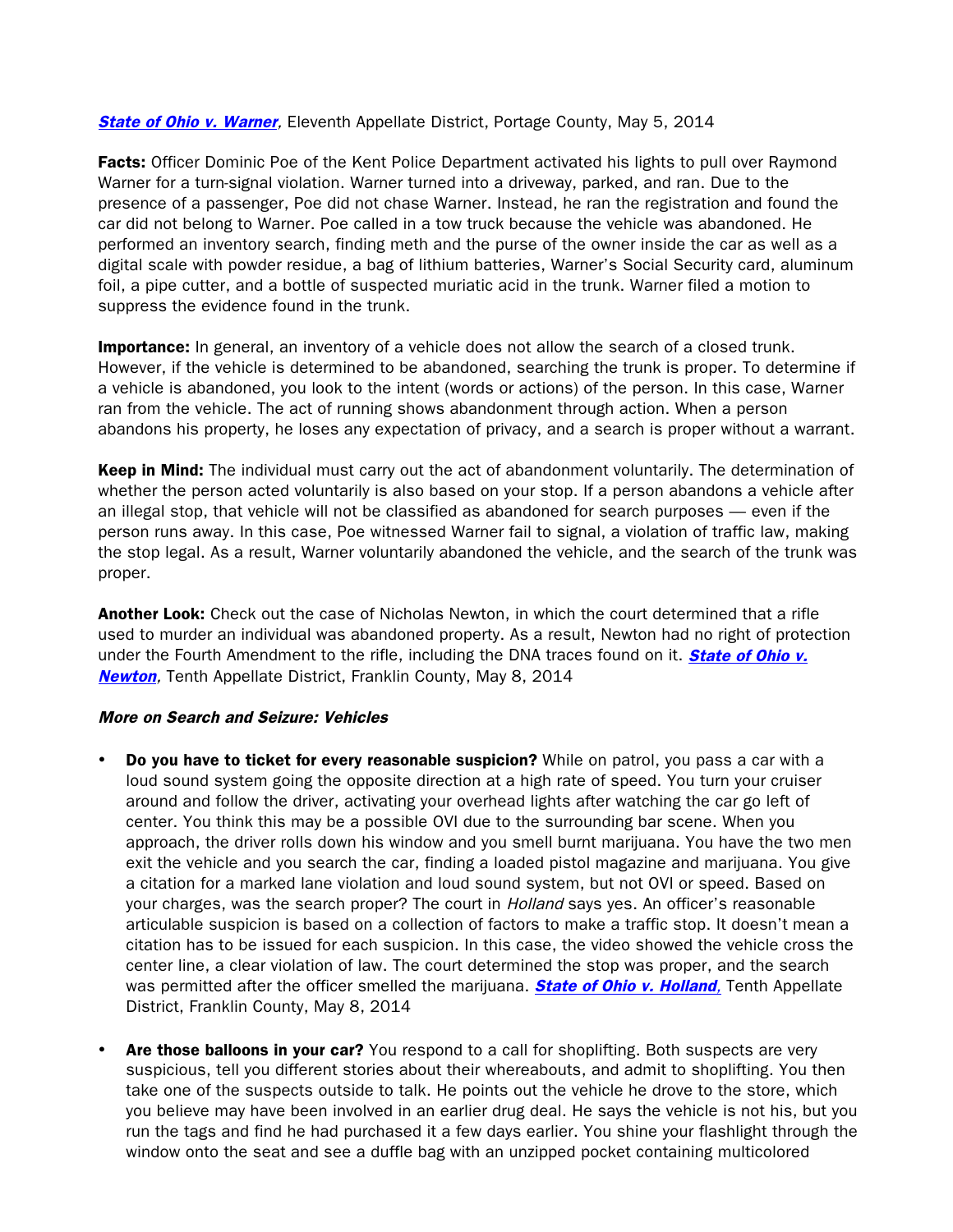balloons and white pills. You decide to search the vehicle and find a variety of drug paraphernalia, drugs, material to make methamphetamine, and a handgun. Was this search proper? The court in Chaffins said yes. Under the automobile exception, you are allowed to search portions of a vehicle if you have probable cause to believe there is evidence of a crime. In this case, the officer knew the vehicle was likely associated with a drug case, observed that the suspects were lying and acting suspicious, and saw pills and balloons (known to him as a way to transport drugs) in plain view in the car. The court determined he had probable cause under the automobile exception for the search. **[State of Ohio v. Chaffins](http://www.sconet.state.oh.us/rod/docs/pdf/4/2014/2014-ohio-1969.pdf)**, Fourth Appellate District, Scioto County, May 7, 2014

## Miranda (Custodial Interrogation): Ohio v. Jones

**Question:** Do you need to give *Miranda* if a person voluntarily speaks to you and you inform him he is free to leave and not under arrest?

**Quick Answer:** No, unless the circumstances change and the conversation becomes a custodial interrogation.

**[State v. Jones](http://www.sconet.state.oh.us/rod/docs/pdf/5/2014/2014-ohio-1716.pdf), Fifth Appellate District, Ashland County, April 21, 2014** 

Facts: Officer Kim Mager was investigating the alleged sexual molestation of a child by Elmer Joseph Jones. In an unrelated matter, Mager went to Jones' home to retrieve evidence. Jones was told he was not under arrest and that he could tell her to leave at any time. While Mager was in the home, Jones asked her questions about the potential punishment for molestation. Mager also mentioned the current investigation and told Jones the sexual things with the child should not have happened. Jones responded that he knew and that it wasn't happening any longer because he was staying away from kids. Mager was in the home for about 20 minutes when Jones told her he had to leave. Mager told Jones if he wanted to speak more, she was available. About a month later, Jones requested a meeting with Mager, and the two spoke in her car. Jones was in the passenger seat and was advised the doors were unlocked, he was not under arrest, and he could walk away any time. Jones talked to Mager for about an hour and 15 minutes. She repeatedly asked Jones to be honest with her after he denied the allegations a few times. Eventually, Jones admitted to sexual activity with the child. At the end of the interview, Mager did not arrest Jones. He was later picked up, arrested, and taken to the county jail. At the county jail, Mager gave Jones *Miranda* and interviewed him a second time. He recanted his prior admissions, but ultimately confessed to the sexual activity and was charged. He later filed a motion to suppress his statements.

**Importance:** As you know, *Miranda* warnings only have to be given when someone is in custodial interrogation. A conversation is not custodial if a reasonable person believes he is free to leave your presence. To make this determination, factors to consider include the location of questioning, the individual's status as a suspect, any restriction on freedom of movement (handcuffs, locked doors, etc.), if neutral parties were present during questions, and the tone, language, and behavior of the officer. The court looked to the situation of the questioning and Officer Mager's behavior to find she did not create a custodial interrogation, therefore Miranda was not necessary.

Keep in Mind: This case also features a two-stage interrogation. In *[Missouri v. Seibert](http://caselaw.lp.findlaw.com/scripts/getcase.pl?court=US&vol=000&invol=02-1371)*, the U.S. Supreme Court determined that the practice of using a two-stage interrogation, in which Miranda was intentionally withheld until a confession was made and then given so the confession could be repeated, was not proper. In cases in which courts find police use this practice as an intentional